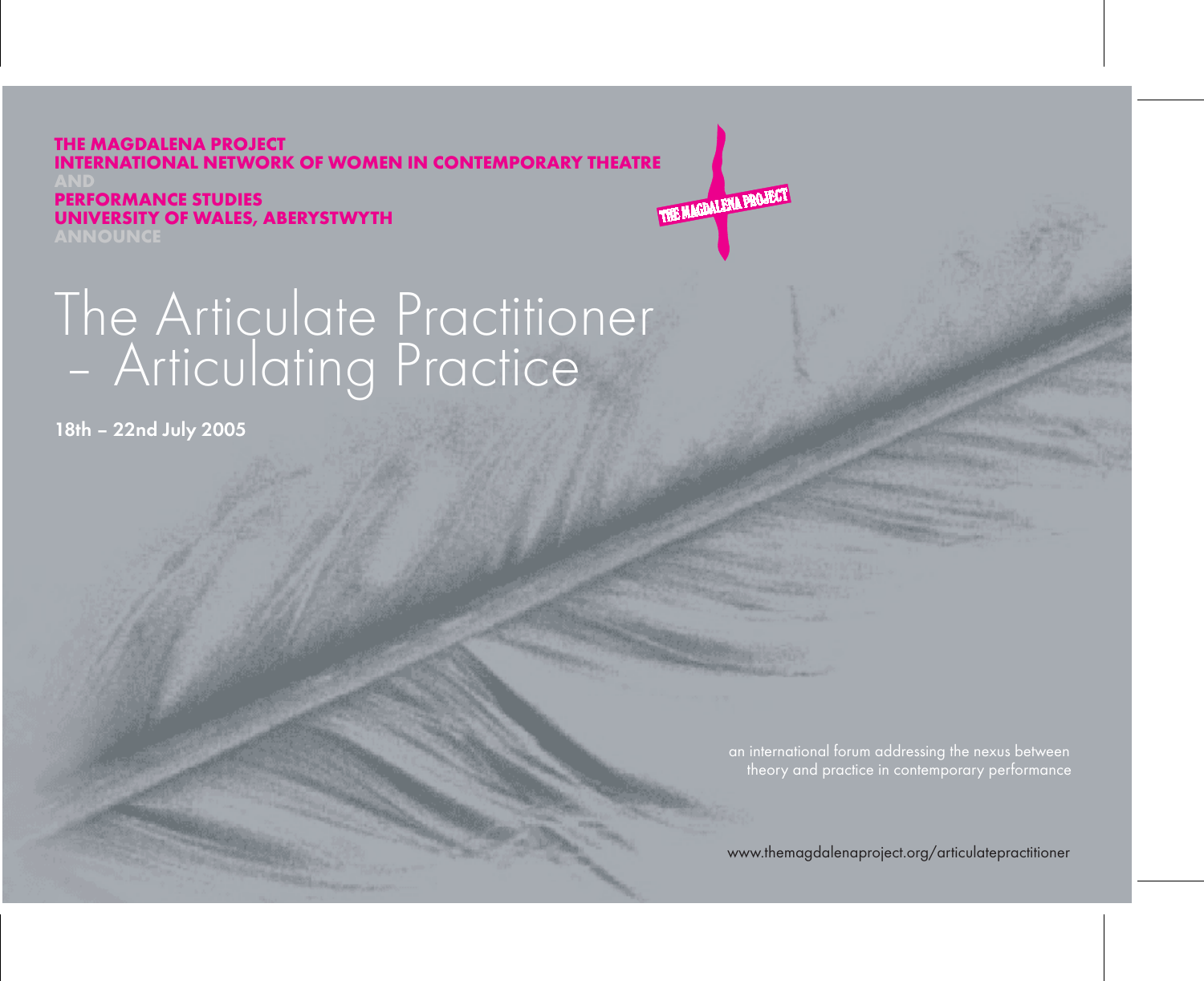#### **CONTRIBUTING ARTISTS & SCHOLARS**

JULIA VARLEY [Den] DIANA TAYLOR **IUSAI** MARGARET CAMERON [Aus] **SUSAN MELROSE [UK]** EDDIE LADD [Wales] CLAIRE MACDONALD [UK] CRISTINA CASTRILLO [Arg] CAROL BROWN [UK] DEBORAH HAY **IUSAI** DIJANA MILOSEVIC [Serb] RAQUEL CARRIO [Cuba] **HEIKE ROMS [Wales]** JULIE ROBSON [Aus] SILVIA PRITZ [Arg] ROXANA PINEDA [Cuba] SIBYLLE PETERS [Ger] KAROLINE GRITZNER [Wales] GILLA CREMER [Ger] ZOE CHRISTIANSEN [Nor] ROSA CASADO [Spain] GEDDY ANIKSDAL [Nor] DAWN ALBINGER [Aus] GILLY ADAMS [Wales] **MAGGIE GALE [UK]** CARRAN WATERFIELD [UK]

Led by an international forum of performance makers and guest scholars the programme will examine the nexus between practice and theory. Confronting the language divides between scholarship and artistic production, the aim is to create an intellectual meeting ground of ideas, words and works that challenge what it means to 'articulate' practice.

Historically, there exists a dividing line between academic consideration of theatre and professional practice. In recent years, however, academia has been developing notions of 'practice led research', and drawing on theories and interventions from what has now become termed the 'artist scholar' – a professional practitioner comfortable within the culture of the academy. This duality of experience and fluency in both languages is being drawn upon within contemporary pedagogy and has led to many artists developing a voice within the context of scholarship:

as a consequence, distinctions may have become blurred. Artists are beginning to re-assert the differences between academic and artistic articulation; between professional practice and practice realised within the academy.

This gathering is the stimulus for a forum of debate intended to identify, reveal, develop and record vocabularies that might be useful, to both practitioner and scholar, in the development of an understanding of the processes engaged in the making of effective performance; performance intended for, and surviving within, the public domain.

The 4 day programme offers artist led workshops, international performances, performance lectures and presentation papers, a debating platform and provocations from delegates.

For full details of the programme and contributors see www.themagalenaproject.org/articulatepractitioner

The Magdalena Project, founded in Wales in 1986, is a dynamic cross-cultural network, providing a platform for women's performance work; a forum for critical discussion, and a source of support and theatre training.

Festivals, meetings, lectures, workshops, productions, documentation, books, films, a website - [english/spanish] and a yearly theatre journal – The Open Page – are the means through which the connection has been achieved. The network currently spans 47 countries, with autonomous national groups organising festivals, gatherings and events on a regular basis, most recently:

Magdalena Sin Fronteras, Santa Clara, Cuba, January 2005 Transit IV Festival, Odin Teatret, Denmark, January 2004 Magdalena Latina, Buenos Aires, Argentina, October 2003 Magdalena Australia, Brisbane, Australia, April 2003 Magdalena Pacifica, Cali and Bogota, Colombia, September 2002

Forthcoming events planned: USA August 2005, Singapore June 2006, Colombia & Peru Nov 2006, Spain February 2007.

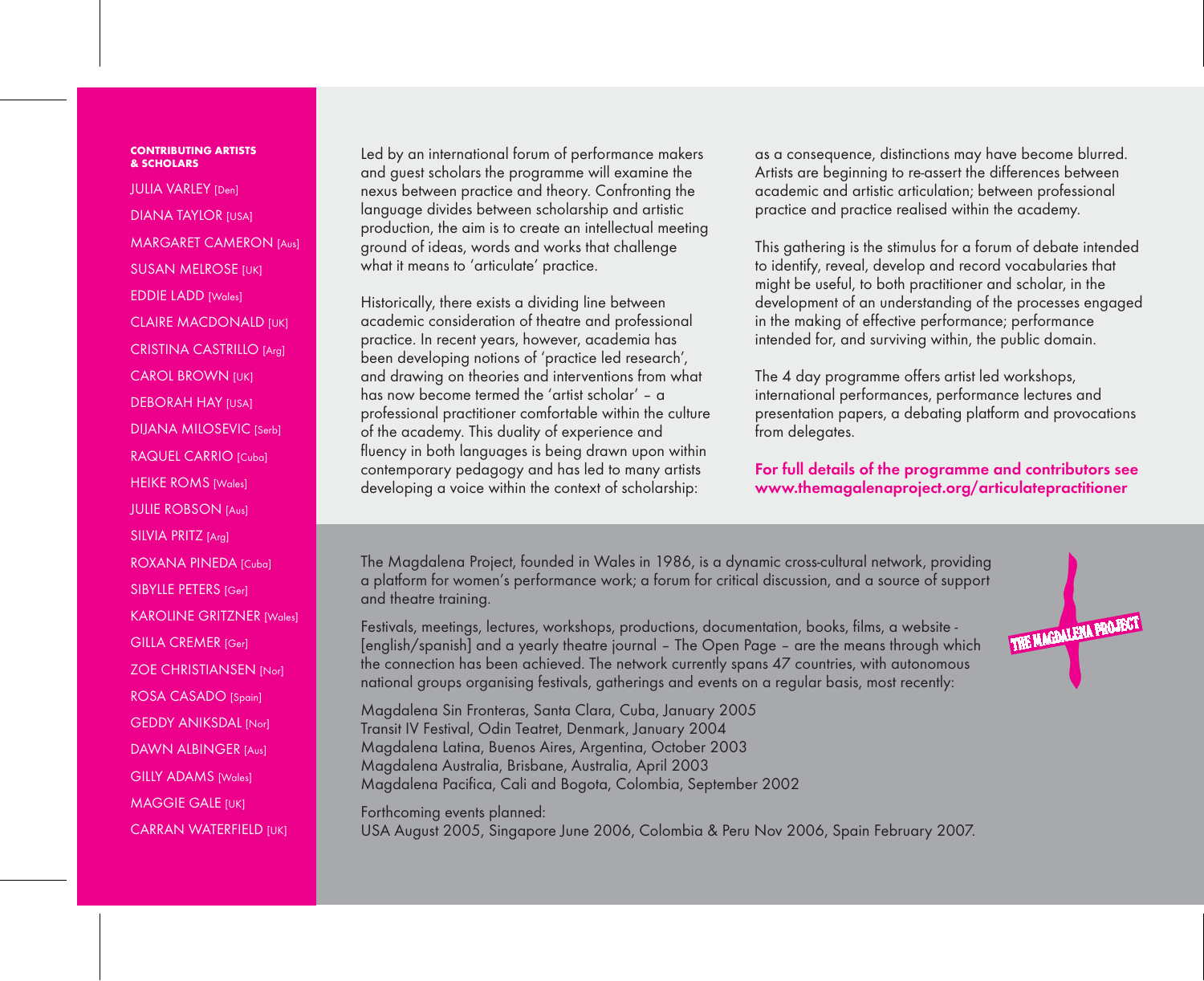#### **Occupation**

## CONFERENCE FEES *[please tick]*

 $\square$  Institutionally waged (e.g. University, Arts Organisation) £180  $\Box$  Independent artist, Independent scholar,  $\Box$  £120 □ Student, Other unwaged £120 *[includes access to all events]*

There are a limited number of student/unwaged person's bursaries available: please apply by email giving brief details to stevie@themagdalenaproject.org

### ACCOMMODATION REQUIREMENTS *[please tick]*

 $\square$  Penbryn Hall\* (bed & breakfast) x 4 nights £62  $\Box$  Trefloyne Hall\*\* (Bed & breakfast with self-catering facilities) x 4 nights £65

 $\square$  Please send me a list of Aberystwyth hotels and guest houses

\* We classify Penbryn accommodation as standard. All rooms are single occupancy with shared facilities. Breakfast is served in the on-site restaurant, 'Branwens'. Penbryn Halls are located on the main University campus, within one minute's walk of conference venue.

\*\* We classify Trefloyne accommodation as superior (though NOT deluxe). Single occupancy rooms within a small flat of seven rooms with shared facilities. Trefloyne is next to the conference venue breakfast is served at Penbryn Halls.

## CONFERENCE DINNER

 $\Box$  Thursday 21st July £20 Vegetarian/vegan *[delete as appropriate]* Other dietary notes

**TOTAL £**

SPECIAL REQUIREMENTS *[Please give details below]*

#### PARKING

 $\Box$  I require a free parking permit

## **PAYMENT**

#### **By Cheque**

Payable to: The Magdalena Project. Cheques must be drawn in pounds sterling (£) and drawn on a UK bank

#### Bank Transfer

Account name: The Magdalena Project Bank: Lloyds TSB Bank sorting / routing code: 30-98-94 Account #: 1242383 Branch name: Victoria Park, Cardiff. WALES.

#### CANCELLATION

A 50% refund is available only before 3rd May 2005.

Signed

Date